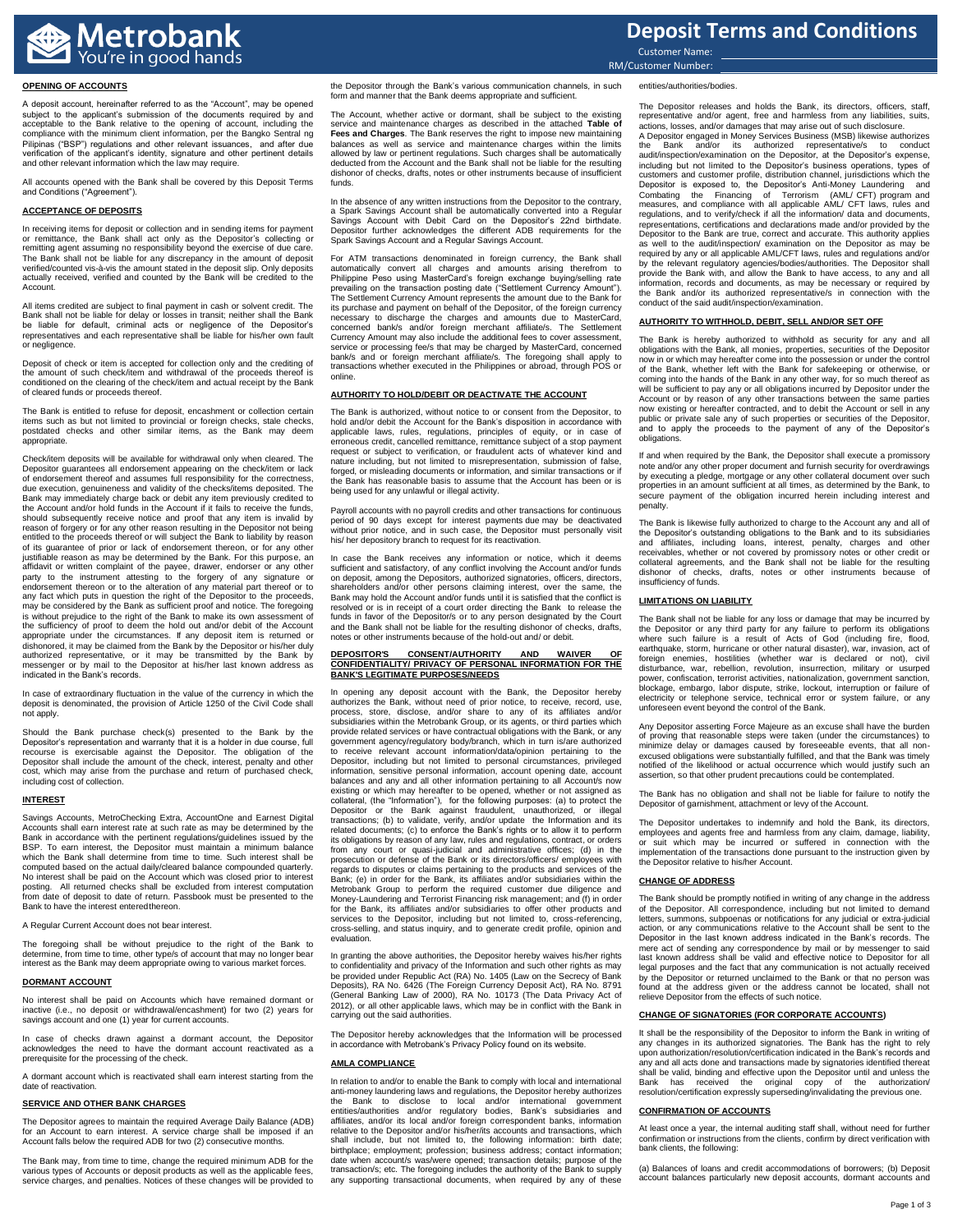

closed accounts; (c) Balances of and/or liabilities arising from Treasury/Trust placements or investments; (d) Outstanding balances of receivables/payables. (e) For Quasi-Banks, collaterals securing said accounts.

#### **UPDATING OF INFORMATION**

It shall be the responsibility of the Depositor to update all information/ records relative to him/her and his/her Account with the Bank and to submit documents in support thereof. The failure of the Depositor to provide updated information and supporting documents shall be deemed as the Depositor's Confirmation that all the information, documents and records relative to the Depositor and his/her Account which the Bank has on record/ file continues to be current, valid, and effective, and that the Bank has the right to rely thereon, until and unless the Bank receives the required update with supporting documents from the Depositor which are satisfactory to the Bank. The Depositor releases and holds the Bank, its directors, officers,<br>staff, representative and/or agent, free and harmless from any liabilities,<br>suits, actions, losses, and/or damages that may arise out of such relian The Depositor's refusal to provide updated information when required by the Bank shall be considered as mishandling the account.

All particulars, data, information and documents which the Depositor has provided or submitted to the Bank are complete, accurate and true to his/her best knowledge and he/she shall immediately notify the Bank in writing of any changes thereto.

#### **CLOSING OF ACCOUNTS**

The Depositor hereby acknowledges the right of the Bank to close the Account, without need of prior notice, in case the Account is mishandled, the Depositor misrepresented matters concerning his/her identity, nature of<br>business and/or any other pertinent information, the Account is used for<br>illegal activities, the Account balance is zero for at least ninety (90) days closure is required by law or regulation, or due to any reason where the continuation of the Account is not in the best interest of the Bank,

In the event that the Account is closed due to mishandling, the Depositor authorizes the Bank to report such closure and the reason(s) therefor to the Bankers Association of the Philippines (BAP), to any central monitoring entity established by the BAP, or any government entity as may be required by the law, to keep record of and monitor all mishandled Accounts. Furthermore, the Bank shall impose an Early Closure Fee in the event that the account is closed within 30 days from the date of account opening.

The Depositor agrees to hold the Bank and its officers and employees free and harmless from any and all liabilities, claims and demands of whatever kind or nature in connection with or arising from (a) the closure of the Account; (b) the dishonor of any check; and/or (c) the reporting by the Bank of the dishonor of any check or the closing of the Account and the reason(s) therefore to the BAP or to any central monitoring entity established by the **BAP** 

In such an event, the Bank shall issue a cashier's check for the balance of the Account. The Bank shall send by registered mail to the Depositor at his/her last known address indicated in the Bank's records, the notice of closure of the Account with a request for the Depositor to obtain from the Bank the cashier's check representing the balance of the Account, if any, and to return to the Bank the passbook, the ATM card and/or all unused checks in his/her possession.

However, in case of a Bank-initiated closure due to, but not limited to, opening of fictitious account, submission of falsified/fake documents, misrepresentation, etc., the Bank shall be entitled to hold the release of the funds unless and until the Depositor has submitted valid, legal and acceptable documents proving that he is entitled to the funds in the closed account.

#### **ATTORNEY'S FEE**

In the event the Bank is compelled to institute judicial or extrajudicial action or proceeding to enforce collection of the indebtedness or liability arising hereunder or to protect its interest herein, the Depositor agrees to pay the Bank an additional sum equivalent to 10% of the total amount due, including<br>accrued interests and penalties, as attorney's fees, which in no case shall be<br>less than PESOS: TWENTY THOUSAND (P20,000.00), plus cost of suit. I the event that the Bank is able to collect the indebtedness or liability arising hereunder or protect its interest, without filing any judicial or extrajudicial action, the Depositor undertakes to reimburse the Bank for whatever expenses it may have incurred.

#### **VENUE**

The Depositor irrevocably consents that any legal action, suit or proceeding<br>arising out of or relating to this Agreement may be instituted at the option of<br>the Bank in any competent court in Makati City. The foregoing, ho shall not limit or be construed to limit the right of the Bank to commence proceedings against the Depositor in any other proper venue.

### **CONSENT TO THE TERMS AND CONDITIONS, AMENDMENTS AND OTHER RULES**

The Bank reserves the right to change, amend, supplement or modify any of<br>the terms and conditions herein. By opening, maintaining and/or using the<br>Account, Facility or any of the Bank's services, including the subsequent opening of a new Account or application of another Facility or Bank services, the Depositor accepts and agrees to be bound by the Agreement and all terms and conditions governing it, including any change, amendment, supplement or modification thereto.

Should the Depositor not agree with the new/revised/modified Deposit Terms and Conditions, he may terminate the Agreement without the applicable penalty; provided such right is exercised within thirty (30) days from notice, either through an individual notice or issuance of public notice.

In case of conflict between the provisions of this Agreement and the terms and conditions specifically applicable to any particular Account product, the latter shall prevail.

In all cases not specifically provided herein or in any written agreement/ contract between the Bank and the Depositor, the usual customs and procedures practiced by banks in the Philippines shall govern all transactions between the Bank and the Depositor with regard to the Account. The Account is also subject to such laws, rules, issuances and/or regulations as may be imposed by the Bangko Sentral ng Pilipinas, the Bankers Association of the Philippines and the Philippine Clearing House Corporation, and other regulatory bodies of the government, relative to the establishment and operation of the Account or usage of any of the Bank's Facility or Bank services, to which the Depositor fully agrees to be bound thereby.

#### **ATM ACCOUNT**

The Depositor acknowledges that the Automated Teller Machine Card ("ATM Card") and Debit Card are properties of the Bank. The Depositor, upon demand, shall return the ATM and/or Debit Card to the Bank for cancellation in case the Depositor no longer maintains the Account covered by the ATM and/or Debit Card, said Account has been closed, or if the ATM and/or Debit Card is cancelled by the Bank for any reason whatsoever. It is agreed and understood that the Bank has absolute discretion to cancel the ATM and/or Debit Card and its services for whatever reason it may deem fit.

The Depositor also agrees that, under reasonable circumstances, the Bank may, at its discretion, retain/hold/block the ATM and/or Debit Card automatically at any time, without notice to the Depositor.

For his/her protection, the Depositor should NOT disclose to any person his/her Personal Identification Number (PIN).

The Depositor shall in all circumstances assume full responsibility for all transactions processed by the use of the ATM and/or Debit Card, whether or not processed with the Depositor's knowledge or authority.

The Depositor can make deposits through the Cash Accept Machine (CAM)<br>which performs real-time cash deposits to ATM accounts and Prepaid Card.<br>The Depositor agrees that the transaction record issued automatically by the CAM at the time of the deposit transaction represents what the Depositor purports to have deposited.

The Bank shall have the right to impose a limit to the amount that can be withdrawn through the ATM and/or Debit Card transactions, notwithstanding the sufficiency of balance of the Depositor.

In case the ATM and/or Debit Card is lost or stolen, the Depositor shall immediately report this to the Bank's Call Center at (02) 8-700-700. Prior to such report, all transactions made by the use of the lost/stolen ATM and/or Debit Card shall be deemed conclusively binding upon the Depositor, and Metrobank will not be liable for any loss or damage incurred by the **Depositor** 

The Bank shall not be liable for failure of the Depositor to transact or withdraw funds through the ATM when the Bank is under off-line status.

The use of the ATM and/or Debit Card may utilize the facilities and/or network of MasterCard and BancNet (and/or other local and international networks). Hence, the use of the ATM and/or Debit Card shall be subject to terms and conditions entered into by the Bank with MasterCard and BancNet (and/or other local and international networks).

#### **JOINT ACCOUNT ("AND" ACCOUNT)**

The Bank requires the signature of all the Joint Depositors in a withdrawal transaction; in any voluntary lien/encumbrance arrangement; in an<br>endorsement for deposit, payment, encashment or collection, of any and all<br>checks, drafts, notes or other instruments ("instruments") for the payment of money; or in a closure of the Account ("Transactions").

Notwithstanding the foregoing, all the Joint Depositors may agree in writing to authorize two (2) or more of them or any other specific group/ combination among the Joint Depositors, to sign on behalf of all the Joint Depositors relative to the Transactions, through the submission of requirements which the Bank may impose in connection therewith. In this regard, the written agreement/instruction of the Joint Depositors relative to the authorized signatories to their Account may be revoked only by notice in writing signed by ALL of the Joint Depositors, delivered to and actually received by the BANK. In any case, voluntary closure of the Account shall be allowed only upon written consent of all the Joint Depositors.

The Bank may, at any time, in its discretion and with or without notice to all of the Depositors, hold any balance of the Account and apply all or any part thereof against any indebtedness of whatever nature and kind, that may then be owing to the Bank or to any of its subsidiaries/affiliates, by any or all of the Depositors. It is understood that if said indebtedness only owes from one or some of the Depositors, then this provision constitutes the consent by all the Depositors to such debit and application**.**

Should any or all of the Depositors die during the effectivity of the Account, the Bank shall be promptly notified thereof in writing and the outstanding balance of the Account at the time of such death shall be disposed of in accordance with the rules on co-ownership and subject to the requirements imposed by the Bank and other applicable laws and regulations relative to such disposition. Unless a different sharing among the Depositors exists, each of the Depositors is presumed under the rules on co-ownership to own an equal share of the amount credited to the Account; and, in case of the death of any of the Depositors, the deceased depositor shall be replaced by his/her estate(s).

#### **JOINT AND SEVERAL (SOLIDARY) ACCOUNT ("OR" ACCOUNT)**

The Bank requires the signature of any one of the Depositors as joint and several creditors in any withdrawal transaction; in any voluntary lien/ encumbrance arrangement; in an endorsement for deposit, payment,<br>encashment or collection of any and all checks, drafts, notes or other<br>instruments ("instruments") for the payment of money, payable or purporting to belong to any one or all of the Depositors jointly and severally; or in the closure of the Account.

No instruction for change in account ownership of the Joint "OR" account or reclassification of the Joint "OR" account to Joint "AND" account shall be effected unless in writing and signed by ALL of the Depositors. All other transactions/instructions/requests on the Joint "OR" account may be done/made by any one of the Deposit

Should any of the depositors die during the effectivity of the account, the surviving depositor(s) can withdraw the funds on deposit subject to the submission of the Bank's documentary requirements and the payment of the applicable tax.

In case of simultaneous death of all of the Depositors, the funds on deposit shall be governed by the rules on co-ownership and shall be withdrawn by

## **Deposit Terms and Conditions**

Customer Name: RM/Customer Number:

> the joint signatures of the executors, administrators or legal heirs/representatives of the estate of the Depositors, and after compliance with such requirements as the Bank may require.

#### **TIME DEPOSIT**

Depositor fully agrees with the placement of its funds to a Time Deposit with terms and conditions indicated in the Time Deposit – Confirmation Advice (TD-CA), which shall contain, among others, the principal, term, settlement account, and interest rate. The TD-CA shall be fully binding upon the Depositor whether a copy of the same was received or not. Upon maturity or pre-termination, the presentation of the TD-CA is not needed. Possession of the same shall not be deemed as proof of non- payment of the proceeds thereof.

Upon TD placement, the Depositor shall designate a settlement account where the proceeds of the TD will be credited upon maturity or pre-<br>termination. Maturity dates falling on a non-banking day shall be moved to<br>the following banking day. Additional placements and partial withdrawal shall be accepted only on each maturity date.

Upon maturity, unless otherwise instructed in writing by the Depositor, the Bank shall automatically renew the principal amount and net interest under the same terms as stated herein and in the TD-CA at the Bank's interest rate then prevailing at each renewal.

In case of pre-termination, the following penalties shall apply: i. 75% of the agreed/applicable interest rate earned, if pre-termination occurs during the first half of the agreed term; ii. 50% of the agreed/applicable interest rate earned, if the pre-termination occurs during the second half of the agreed term.

The Bank shall have the discretion to terminate the TD in case the Depositor could no longer be located or contacted, in which case, the provisions on closing of account provided herein shall apply.

#### **STOP PAYMENT ORDERS**

No stop payment order (SPO) or renewal or revocation thereof shall bind the Bank or be valid unless:

- a) made in writing served and delivered directly to the handling Account Officer/ Relationship Manager, Branch Operations Officer, or Branch
- Head of the depository branch; b) the check(s) subject of the SPO is/are described and specified correctly in all particulars; and
- c) an affidavit of loss is submitted in case of loss of check/s.

The service or delivery of a stop payment order or renewal or revocation thereof delivered to the Head Office or to a particular branch of the Bank shall not constitute notice, actual or constructive, to any other office or branch. The Depositor agrees to indemnify and hold the Bank harmless for all damages, expenses and costs incurred in refusing payment of the subject check/s. Further, the Depositor agrees not to hold the Bank liable on account of payment contrary to the stop payment order, or on account of non-payment contrary to the revocation of the order to stop payment, or if by reason of the aforesaid payment other items drawn by the Depositor are returned for insufficiency of funds, if any of the foregoing proceeded from mere inadvertence, accident or oversight. A drawer/ maker of a check(s) subject of a stop payment is not excused from compliance with the provisions of Batas Pambansa Blg. 22.

#### **STATEMENT OF ACCOUNT**

Since the Depositor has direct control over his/her account, he/she has the duty to know and be aware of each and every transaction made or service rendered thereon. In connection therewith, the Depositor acknowledges his/her obligations to regularly check his/her account, to ensure that he/she receives and/or secures the statements of account.

(SOA) and/or transaction records issued or to be issued by the Bank relative to his/her account, to review the said SOA and/or transaction records, and to inform the Bank in writing of the exceptions/protest thereto within thirty (30) days from the statement date; otherwise, the Depositor shall be deemed to have accepted the correctness of the SOA and the transactions therein and deem conclusive and binding upon him/her. The Bank shall prepare an itemized statement of account for Regular Checking Account.

The SOA shall be sent to the Depositor's last known or given address via mail or other means available to the Bank, unless otherwise instructed by the Depositor in writing that the same shall be picked-up from the depository branch. In case the SOA is sent to the Depositor via mail or other means available to the Bank, the Bank shall not be liable if the said SOA is lost in transit or fall into the wrong hands.

Should the Depositor fail to receive the SOA within twenty-five (25) days from statement date, the Depositor must inform the Bank of his/her nonreceipt thereof and secure a copy of the SOA from his/her depository<br>branch. The Depositor shall review the SOA and notify the Bank in writing of<br>any exception/protest thereto within 30 days from the statement date; otherwise, the Depositor shall be deemed to have accepted the correctness of the SOA.

The Depositor holds the Bank free and harmless from any and all damages and/or losses that he/she may incur or have incurred, as well as from any and all liabilities that may arise as a result of the Depositor's negligence and/or failure to secure and review his/her SOA and/or transaction records and to inform the Bank of the exceptions/protest thereto within the period provided therefor.

#### **PAYROLL ACCOUNT**

The Depositor authorizes the Bank to provide the information (i.e., Payroll Account Name, Account Number, etc.) to his/her employer relative to his/her Payroll Account which was opened pursuant to the Payroll Agreement between the Bank and his/her employer to allow the employer to disburse the salaries of the Depositor to his/her Payroll Account.

The Depositor authorizes the Bank to reclassify his/her Payroll Account as Regular Deposit Account if the account has no payroll credit for a period of one hundred eighty (180) days. Further, the Depositor agrees that the reclassification of the Payroll Account is governed by the terms and conditions of the Bank and thus, the Bank is freed and absolved from any and all liabilities, claims and/or damages which may arise by reason of the reclassification of the Account.